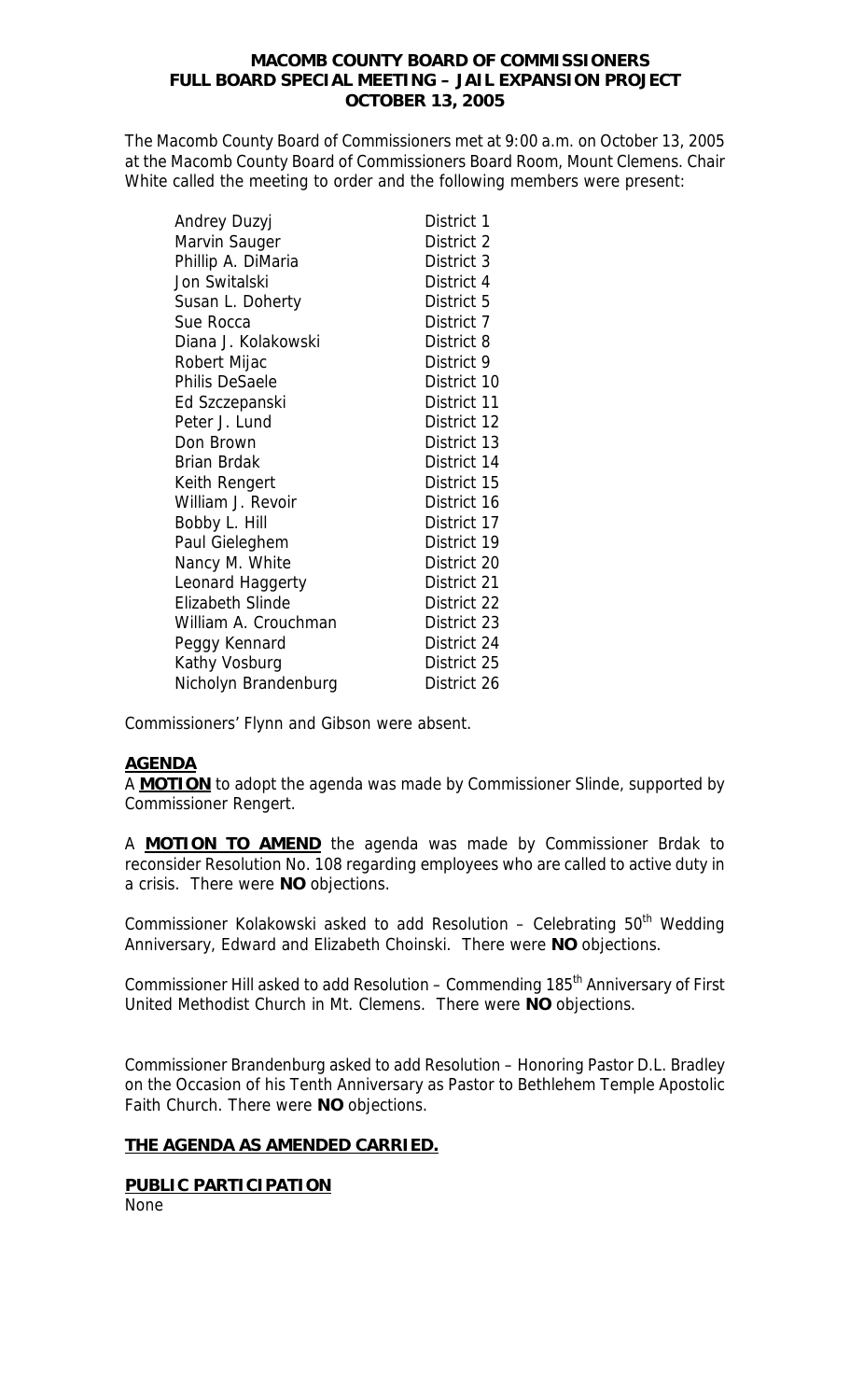#### **PRESENTATION ON THE MACOMB COUNTY JAIL EXPANSION PROJECT**

Presentations were made by the following:

 Sheriff Mark Hackel, Sheriff Department Michelle Sanborn, Jail Administrator, Sheriff Department Jim Robertson, Consultant, Voorhis, Robertson Justice Systems, Inc. Henry Pittner, Healy, Bender & Associates Dominic Abbate, Wakely Associates

A discussion ensued. Questions were put forth by Commissioners and answered by the presenters.

Recommendation of the Jail Expansion Steering Committee regarding Macomb County Jail Expansion Project, received and filed.

A **MOTION** was made by Commissioner Lund, supported by Commissioner Szczepanski to accept the plan to expand the Macomb County jail, forward to budget committee to propose a plan to finance for the construction and operation of the plan, with no construction to begin until financing has been approved. **THE MOTION CARRIED**.

#### **ADDED AGENDA ITEM**

Reconsideration of Resolution No. 05-108. Roll call requested.

## **ROLL CALL VOTE ON RESOLUTION**

|                    | YES           | ΝO |
|--------------------|---------------|----|
| <b>BRANDENBURG</b> | Χ             |    |
| <b>BRDAK</b>       | χ             |    |
| <b>BROWN</b>       | X             |    |
| <b>CROUCHMAN</b>   | X             |    |
| <b>DESAELE</b>     | X             |    |
| <b>DIMARIA</b>     | X             |    |
| <b>DOHERTY</b>     | X             |    |
| <b>DUZYJ</b>       | X             |    |
| <b>FLYNN</b>       | <b>ABSENT</b> |    |
| <b>GIBSON</b>      | <b>ABSENT</b> |    |
| <b>GIELEGHEM</b>   | Χ             |    |
| <b>HAGGERTY</b>    | X             |    |
| <b>HILL</b>        | X             |    |
| <b>KENNARD</b>     | X             |    |
| <b>KOLAKOWSKI</b>  | X             |    |
| <b>LUND</b>        | X             |    |
| <b>MIJAC</b>       |               |    |
| <b>RENGERT</b>     | Χ             |    |
| <b>REVOIR</b>      | X             |    |
| <b>ROCCA</b>       | Χ             |    |
| <b>SAUGER</b>      | X             |    |
| <b>SLINDE</b>      | X             |    |
| <b>SWITALSKI</b>   | X             |    |
| <b>SZCZEPANSKI</b> | X             |    |
| <b>VOSBURG</b>     | X             |    |
| <b>WHITE</b>       | X             |    |
| <b>TOTAL</b>       | 23            |    |

# **THE RESOLUTION PASSED UNANIMOUSLY.**

# **RESOLUTIONS**

A **MOTION** was made by Commissioner Duzyj, supported by Commissioner Slinde, to adopt the Resolutions and Tributes in their entirety.